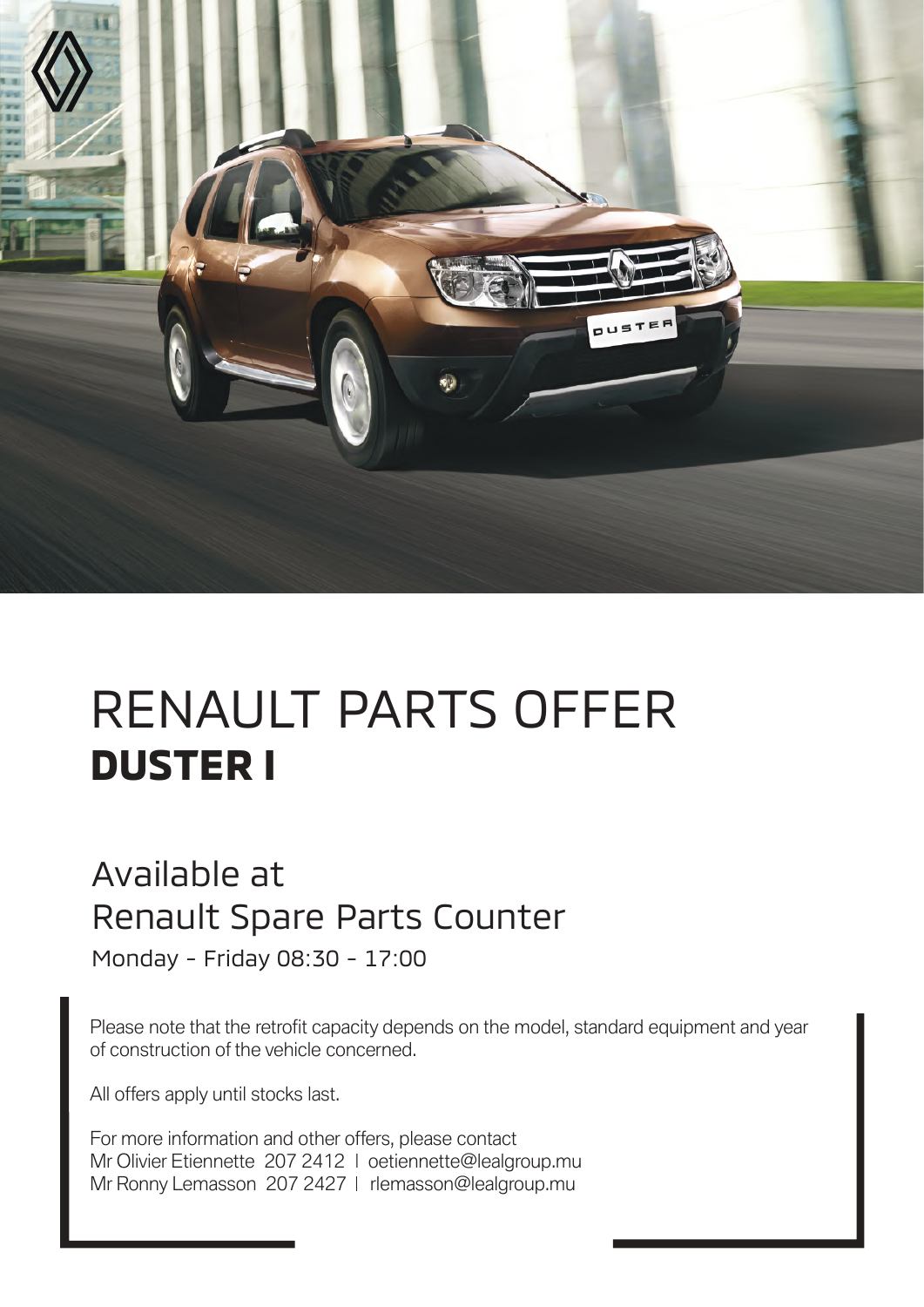

| Part No.   | <b>Part Description</b>             | Model              | Qty            | <b>Unit Normal</b><br>Price (Rs) | $\%$ | <b>Unit Special</b><br>Price (Rs) |
|------------|-------------------------------------|--------------------|----------------|----------------------------------|------|-----------------------------------|
| 144607625R | <b>CONDUIT AIR SORTIE</b>           | <b>HSMC</b>        | 1              | 9,465                            | 40%  | 5,679                             |
| 200910184R | ENJOLIVEUR ECHAPPEMENT              | HSA8               | 6              | 1,985                            | 40%  | 1,191                             |
| 200910477R | ENJOLIVEUR ECHAPPEMENT              | HSA8               | 6              | 1,985                            | 40%  | 1,191                             |
| 215014119R | <b>TUYAU ENTREE RADIATEUR</b>       | <b>HSMD</b>        | 1              | 5,850                            | 40%  | 3,510                             |
| 272708156R | <b>EVAPORATEUR</b>                  | HSA8               | $\mathbf{1}$   | 33,387                           | 40%  | 20,032                            |
| 275108574R | TABLEAU DE CDE CLIM                 | HSA8               | 2              | 17,160                           | 40%  | 10,296                            |
| 287102467R | <b>MECANISME ESSUIE - VITRE ARR</b> | <b>HSAF</b>        | 2              | 20,847                           | 40%  | 12,508                            |
| 400156572R | PORTE-FUSEE AV G                    | <b>HSMD</b>        | 1              | 12,172                           | 40%  | 7,303                             |
| 484006592R | <b>VOLANT DIRECTION</b>             | <b>HSAE</b>        | 1              | 29,359                           | 40%  | 17,615                            |
| 544010119R | <b>BERCEAU AV</b>                   | HSA8               | 1              | 25,689                           | 40%  | 15,413                            |
| 6001549444 | POMPE LAVE VITRE                    | HSA8               | $\mathbf{1}$   | 4,178                            | 40%  | 2,507                             |
| 601287937R | MASSE ACOUSTIQUE TRAVERSE AV        | <b>HSMD</b>        | 2              | 15,325                           | 40%  | 9,195                             |
| 749003202R | <b>COLLECTION SURTAPIS</b>          | HSA8               | 16             | 2,870                            | 40%  | 1,722                             |
| 751107270R | LONGERON AV D                       | <b>HSMD</b>        | 1              | 8,067                            | 40%  | 4,840                             |
| 764362537R | ELARGISSEUR BAVOLET AV/D            | HSMC/<br>HSA8      | $\overline{2}$ | 5,048                            | 40%  | 3,029                             |
| 768508137R | ELARGISSEUR BAVOLET DROIT           | HSA8               | $\overline{2}$ | 18,394                           | 40%  | 11,036                            |
| 769511830R | ENJOLIVEUR BAVOLET                  | HSA8               | $\overline{2}$ | 4,487                            | 40%  | 2,692                             |
| 769515153R | ENJOLIVEUR BAVOLET DRT              | <b>HSMD</b>        | $\mathbf{1}$   | 5,145                            | 40%  | 3,087                             |
| 7700846317 | <b>GICLEUR LUNETTE</b>              | HSA8               | 1              | 1,212                            | 40%  | 727                               |
| 7701047926 | GOUJON ASERTIR M6                   | HSA8               | $\overline{2}$ | 419                              | 40%  | 251                               |
| 7701209830 | SOUFFLET JOINT TRANSMISSION         | HSA8               | $\overline{2}$ | 2,944                            | 40%  | 1,767                             |
| 7703179029 | AGRAFFE 2 VOIES                     | HSA8<br><b>OTS</b> | 56             | 257                              | 40%  | 154                               |
| 8200079983 | COIFFE PLATINE LEVE-VITRE           | HSA8               | 1              | 2,177                            | 40%  | 1,306                             |
| 8200671275 | MANOCONTACT PRESSION D'HUILE        | HSA8               | 1              | 2,549                            | 40%  | 1,530                             |
| 870692885R | CABLAGE SECURITE AV/D               | HSA8               | 1              | 1,546                            | 40%  | 928                               |
| 876102455R | SUPPORT CDE REGLAGE                 | HSA8               | 1              | 5,504                            | 40%  | 3,302                             |
| 878161836R | BOUCLE CEINTURE SECURITE AV/D       | HSA8               | $\overline{2}$ | 6,135                            | 40%  | 3,681                             |
| 905026966R | <b>VERROU PORTE COFFRE</b>          | <b>HSAF</b>        | $\mathbf{1}$   | 8,200                            | 40%  | 4,920                             |
| 905030010R | SERRURE PORTE COFFRE                | HSA8               | $\mathbf{1}$   | 6,246                            | 40%  | 3,748                             |
| 906009208R | <b>VERROU PORTE-COFFRE</b>          | <b>HSAE</b>        | 1              | 7,802                            | 40%  | 4,681                             |
| 924540125R | TUYAU ENTREE COMPRESSEUR            | <b>HSMD</b>        | $\overline{2}$ | 5,129                            | 40%  | 3,077                             |

Price is per unit and includes VAT.

**Renault Spare Parts Counter**  Monday - Friday 08:30 - 17:00 | **Tel: 207 2412 / 207 2427**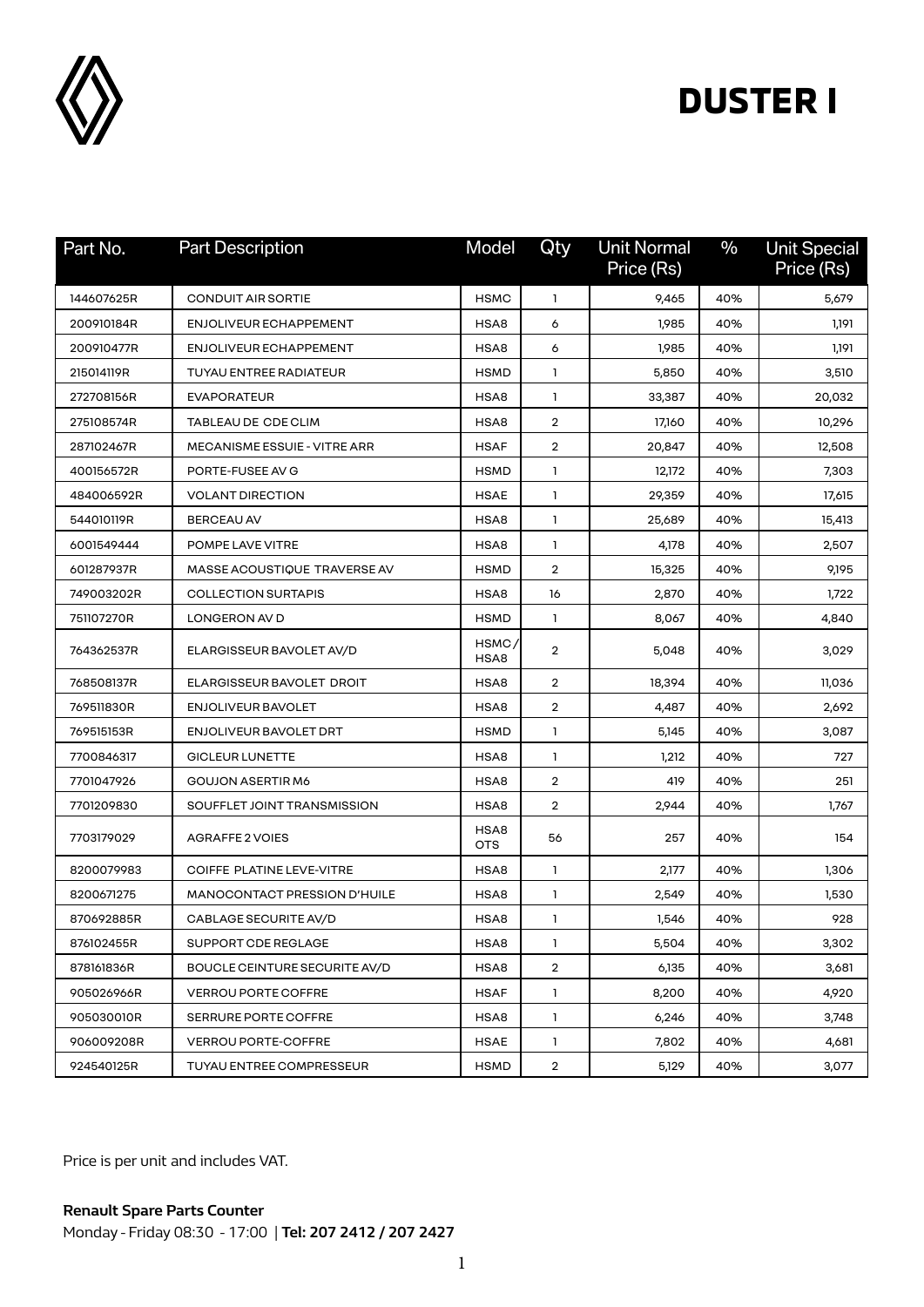

| Part No.   | <b>Part Description</b>        | Model                                     | Qty            | <b>Unit Normal</b><br>Price (Rs) | $\frac{0}{0}$ | <b>Unit Special</b><br>Price (Rs) |
|------------|--------------------------------|-------------------------------------------|----------------|----------------------------------|---------------|-----------------------------------|
| 926006911R | COMPRESSEUR A/C                | HSA8                                      | 4              | 40,620                           | 40%           | 24,372                            |
| 963029327R | RETROVISEUR EXT G              | <b>HSAF</b>                               | 1              | 2,619                            | 40%           | 1,571                             |
| 963731615R | COQUILLE EXT G                 | HSA8                                      | $\overline{2}$ | 2,447                            | 40%           | 1,468                             |
| 263892902R | <b>COLLECTION BAGUE PDC</b>    | <b>HSMD</b>                               | $\overline{2}$ | 8,733                            | 40%           | 5,240                             |
| 281152596R | <b>AUTORADIO</b>               | HSA8                                      | $\overline{2}$ | 23,349                           | 40%           | 14,009                            |
| 284375765R | <b>CAPTEUR AIDE PARKING</b>    | HSA8                                      | 9              | 9,804                            | 40%           | 5,882                             |
| 687608041R | AERATEUR D'AIR                 | HSA8                                      | 4              | 969                              | 40%           | 582                               |
| 7703041045 | <b>ECROU DIAMETRE 5</b>        | HSA8                                      | 5              | 121                              | 40%           | 72                                |
| 8201313092 | <b>BAVETTE STD</b>             | HSA8                                      | $\overline{2}$ | 1,265                            | 40%           | 759                               |
| 241A12407R | KIT REPARATION CABLAGE         | 0TS<br>0CM7<br>DUST-<br>ER                | 1              | 2,620                            | 40%           | 1,572                             |
| 7700410540 | <b>FUSIBLE MAXI FUSE 40</b>    | <b>ALL</b><br>MOD-<br>ELS/<br><b>HSMC</b> | 1              | 397                              | 40%           | 238                               |
| 7701056864 | <b>COROPLASTIQUE</b>           | DUST-<br>ER OTS<br>0CM5                   | 6              | 1,625                            | 40%           | 975                               |
| 768C54735R | PAVE MOUSSE                    | HSA8                                      | $\mathbf{1}$   | 1,536                            | 50%           | 768                               |
| 167000061R | POMPE DIESEL HAUTE PRESSION    | <b>HSMC</b>                               | 1              | 78,370                           | 50%           | 39,185                            |
| 214777461R | <b>CONVERGENT INF</b>          | HSA8                                      | 1              | 2,005                            | 50%           | 1,003                             |
| 214949303R | <b>CONVERGENT D</b>            | HSA8                                      | $\overline{2}$ | 500                              | 50%           | 250                               |
| 255670657R | COMMANDE SOUS VOLANT           | HSA8                                      | 1.             | 12,562                           | 50%           | 6,281                             |
| 260101391R | PROJECTEUR D                   | <b>HSMD</b>                               | $\overline{2}$ | 11,619                           | 50%           | 5,810                             |
| 265654344R | <b>CATADIOPTRE G</b>           | <b>HSMD</b>                               | $\mathbf{1}$   | 245                              | 50%           | 122                               |
| 269113183R | SUPPORT FEU ADDITIONEL DROITE  | <b>HSMD</b>                               | 1              | 2,927                            | 50%           | 1,463                             |
| 269160683R | SUPPORT FEU ADDITIONEL GAUCHE  | <b>HSMD</b>                               | 1              | 3,240                            | 50%           | 1,620                             |
| 460931549R | <b>BOUCHON RESERVOIR HUILE</b> | HSA8                                      | 1              | 428                              | 50%           | 214                               |
| 491328861R | POULIE POMPE DIRECTION         | HSA8                                      | 1              | 5,368                            | 50%           | 2,684                             |
| 497612479R | MANOCONTACT DIRECTION          | <b>HSMC</b>                               | $\mathbf{1}$   | 2,588                            | 50%           | 1,294                             |
| 658401572R | ABSORBANT ACOUSTIQUE CAPOT     | HSA8                                      | $\mathbf{1}$   | 5,739                            | 50%           | 2,870                             |
| 749046600R | <b>TAPIS BAC RANGEMENT</b>     | HSA8                                      | $\mathbf{1}$   | 3,058                            | 50%           | 1,529                             |
| 756307319R | <b>TRAVERSE ARR</b>            | HSA8                                      | 3              | 4,152                            | 50%           | 2,076                             |

Price is per unit and includes VAT.

**Renault Spare Parts Counter**  Monday - Friday 08:30 - 17:00 | **Tel: 207 2412 / 207 2427**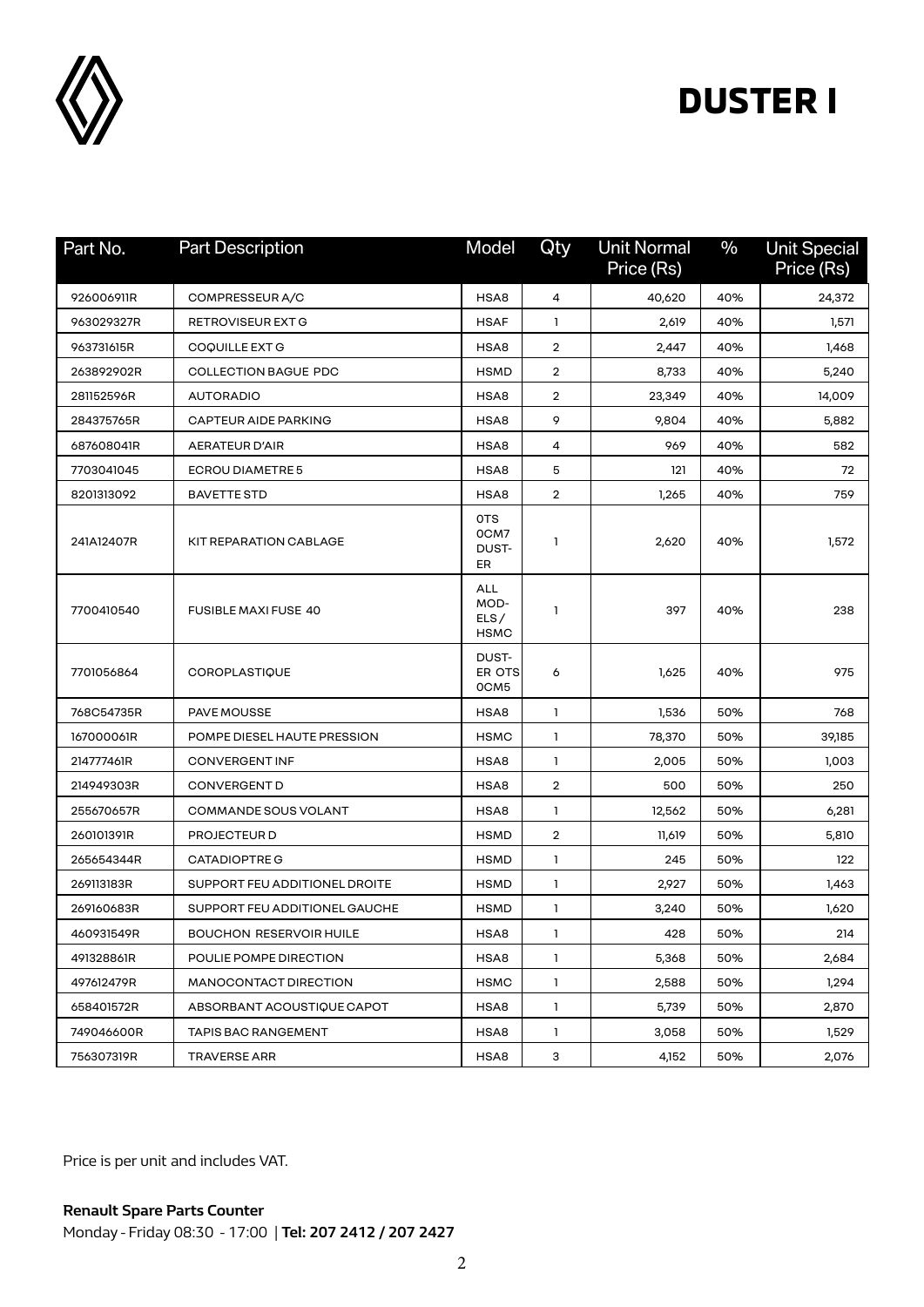

| Part No.   | <b>Part Description</b>        | Model                | Qty            | <b>Unit Normal</b><br>Price (Rs) | $\%$ | <b>Unit Special</b><br>Price (Rs) |
|------------|--------------------------------|----------------------|----------------|----------------------------------|------|-----------------------------------|
| 768516367R | <b>ELARGISSEUR BAVOLET</b>     | HSA8                 | $\mathbf{1}$   | 2,453                            | 50%  | 1,227                             |
| 7700854191 | VIS FREIN M9-25                | HSA8                 | 10             | 226                              | 50%  | 113                               |
| 7703016592 | VIS RLX                        | HSA8                 | 5              | 100                              | 50%  | 50                                |
| 7703179099 | <b>AGRAFE SUPPORT</b>          | HSA8                 | 1              | 198                              | 50%  | 99                                |
| 801009502R | PORTE AV D ASS                 | HSA8                 | 1              | 25,925                           | 50%  | 12,963                            |
| 8200682558 | <b>DEBITMETRE AIR</b>          | <b>HSMD</b>          | 1              | 23,895                           | 50%  | 11,948                            |
| 8200843728 | RETROVISEUR EXT G              | HSA8                 | 1              | 11,311                           | 50%  | 5,655                             |
| 8200964237 | <b>ECROU FUSEE</b>             | HSA8/<br><b>HSAF</b> | 3              | 786                              | 50%  | 393                               |
| 8201388525 | <b>BECQUET AR</b>              | HSA8                 | 1              | 6,573                            | 50%  | 3,287                             |
| 905039326R | <b>SERRURE PORTE-COFFRE</b>    | <b>HSAF</b>          | 1              | 4,273                            | 50%  | 2,136                             |
| 905548054R | MOTEUR ACTIONNEUR PORTE-COFFRE | <b>HSAF</b>          | 1              | 5,684                            | 50%  | 2,842                             |
| 906019699R | BAGUE FIX VERROU PORTE-COFFRE  | HSA8                 | 1              | 291                              | 50%  | 146                               |
| 908890569R | <b>COLLECTION MONOGRAMME</b>   | <b>HSMC</b>          | $\mathbf{1}$   | 1,886                            | 50%  | 943                               |
| 909000175R | <b>TAPIS COFFRE</b>            | HSA8                 | 1              | 3,108                            | 50%  | 1,554                             |
| 960169632R | ELARGISSEUR LAT AV/D           | HSA8<br>*DS18*       | 1              | 5,129                            | 50%  | 2,565                             |
| 960178918R | ELARGISSEUR LAT AV/G           | HSA8<br>*DS18*       | 1              | 5,129                            | 50%  | 2,565                             |
| 7703034230 | ECROU FIH M10X125              | HSA8                 | $\overline{2}$ | 189                              | 50%  | 94                                |
| 978182656R | INSCRIPTION PRECONISATION      | <b>HSMD</b>          | 1              | 354                              | 50%  | 177                               |
| 8201025121 | <b>COMPRESSEUR CA</b>          | HSAE/<br><b>HSMD</b> | 1              | 33,954                           | 50%  | 16,977                            |
| 119271HC0A | POULIE ACCESOIRE               | HSA8                 | 1              | 5,137                            | 80%  | 1,027                             |
| 164033957R | <b>FILTRE GAZOLE</b>           | <b>HSAF</b>          | 4              | 8,353                            | 80%  | 1,671                             |
| 284475753R | COLLECTION AIDE PARKING ARR    | HSA8                 | 4              | 16,077                           | 80%  | 3,215                             |
| 462102625R | <b>FLEXIBLE FREIN AV</b>       | HSA8                 | $\overline{2}$ | 2,000                            | 80%  | 400                               |
| 600383718R | <b>KIT PORTE</b>               | HSA8                 | 1              | 5,425                            | 80%  | 1,085                             |
| 620721662R | <b>SKI AVANT</b>               | HSA8                 | $\mathbf{1}$   | 4,416                            | 80%  | 883                               |
| 638537420R | <b>BAVETTE AV</b>              | HSA8                 | $\mathbf{1}$   | 2,404                            | 80%  | 481                               |
| 668220005R | OBTURATEUR LAT GRILL           | HSA8                 | $\mathbf{1}$   | 1,653                            | 80%  | 331                               |
| 681044808R | <b>ENJOLIVEUR FACADE</b>       | HSAF                 | $\overline{2}$ | 6,036                            | 80%  | 1,207                             |
| 764132496R | <b>BAVOLET GAUCHE</b>          | HSA8                 | $\mathbf{1}$   | 16,797                           | 80%  | 3,359                             |
| 767484539R | ECRAN PASSAGE ROUE AR/D        | HSA8                 | $\mathbf{1}$   | 3,445                            | 80%  | 689                               |

Price is per unit and includes VAT.